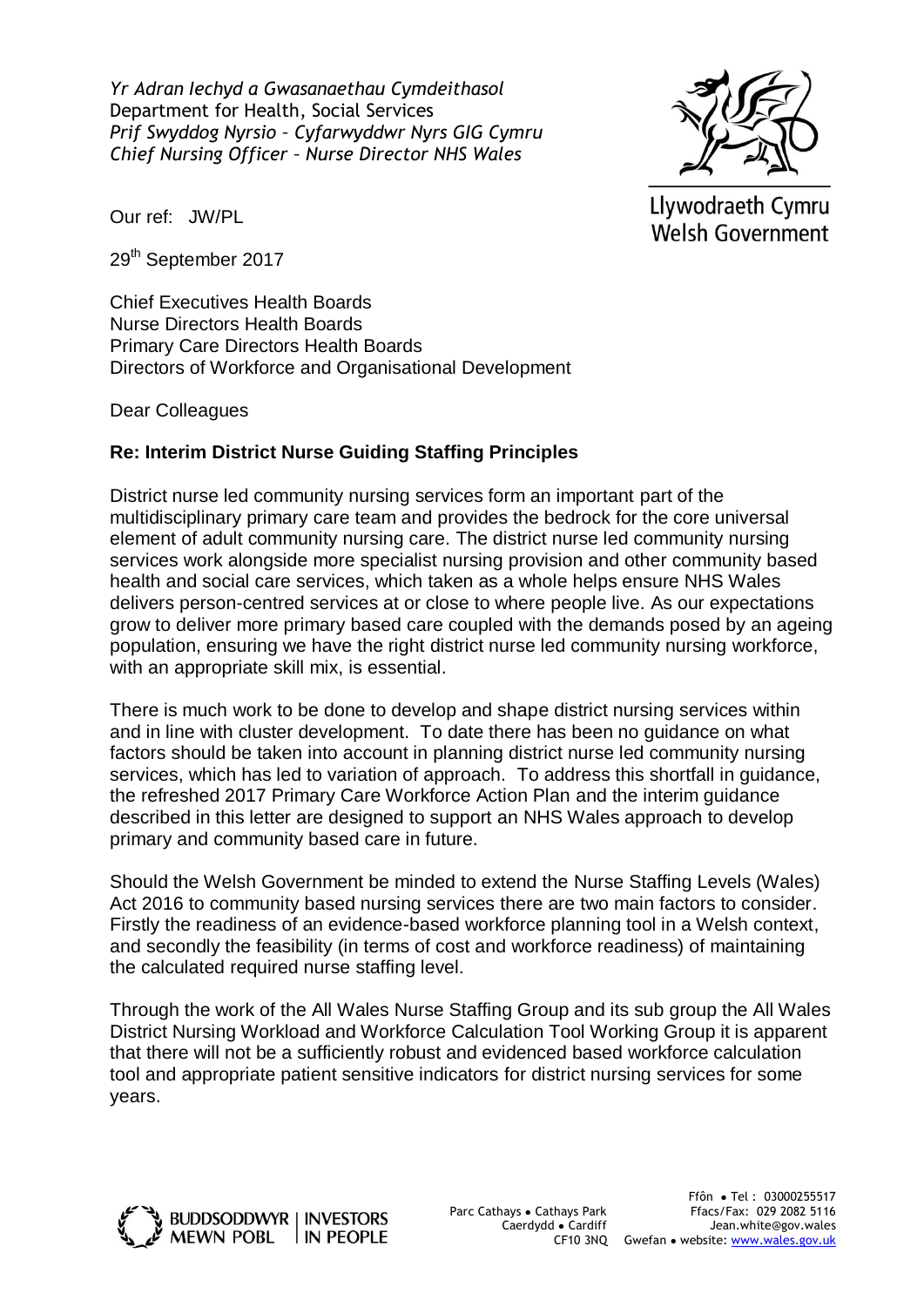As an interim measure and to support health boards in readiness for feasibility for any potential extension of the law in the future, the nurse directors, in association with my office, have agreed a set of interim guiding principles to support the planning of nurse staffing levels in the community within district nursing services. Please see the attached principles.

These guiding principles have been supported following presentation at the NHS Executive Board and will form part of the refreshed 2017 Primary Care Workforce Action Plan and planning guidance for the 2018/19 IMTPs. The impact and usefulness of the guidance will be reviewed with the nurse directors and I will be asking for a baseline position statement against the principles in early 2018.

I am writing to ensure you have early sight of this work and seek your collective support within the health boards to develop primary and community based nursing services within the multidisciplinary context set out in the Primary Care Workforce Plan 2017, to ensure an appropriate workforce fit to meet population need and service expectations.

Yours sincerely

ean White

**Professor Jean White Chief Nursing Officer/Nurse Director NHS Wales**

Cc Andrew Goodall Frances Duffy Julie Rogers